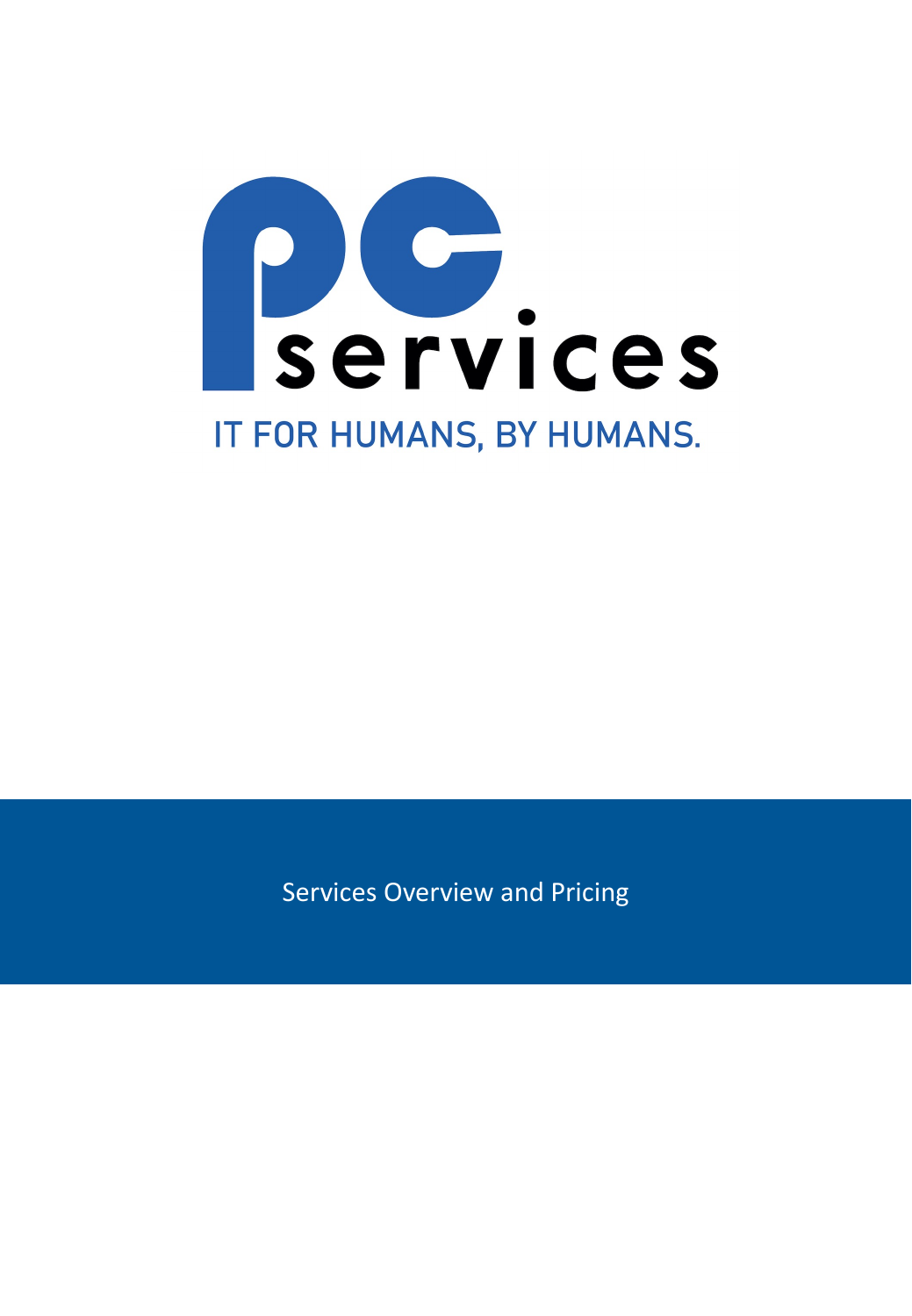

PC Services was founded by an independent group of IT enthusiasts in 1991, repairing computers and developing software for clients in Stellenbosch. This time also saw the launch of the world's first website and "high-speed" internet at 14.4kbps!

The notebook trend emerged, and home users increased drastically leading to a higher demand in professional IT Services. PC Services were well prepared to apply our professional expertise to both home and corporate clients.

A decade later, in 2001, the first Apple stores opened and Windows XP was released. PC services now had a thriving team of experienced IT Technicians to deal with the new demand for a speedy internet connection along with that brand-new Windows XP PC.



Throughout the 2000's, PC services stood the test of time as we continued to grow and learn, becoming able to handle any IT issue proficiently and effectively. As internet speeds went from 4MB Broadband to 100MB fibre connections, the need for faster internet and data availability led to the "cloud revolution" and many new cloud-based IT companies sprouted. Once again PC Services retained the loyal support of our clients as nothing can substitute experience.

In 2016, the company made some changes to further improve the quality of our services by reducing costs for clients, increasing productivity and perfecting service delivery. One of these changes was the appointment of a young, success driven CEO to inject a fresh energy and new life into the already rock-solid foundation and experienced technicians at PC Services.

We have since grown into a great team of certified and experienced technicians as well as dedicated sales, admin and finance functions to ensure customer satisfaction on all levels.

We continue to learn and adapt to new technologies so that our clients can keep up with the ever-changing future with quality IT support.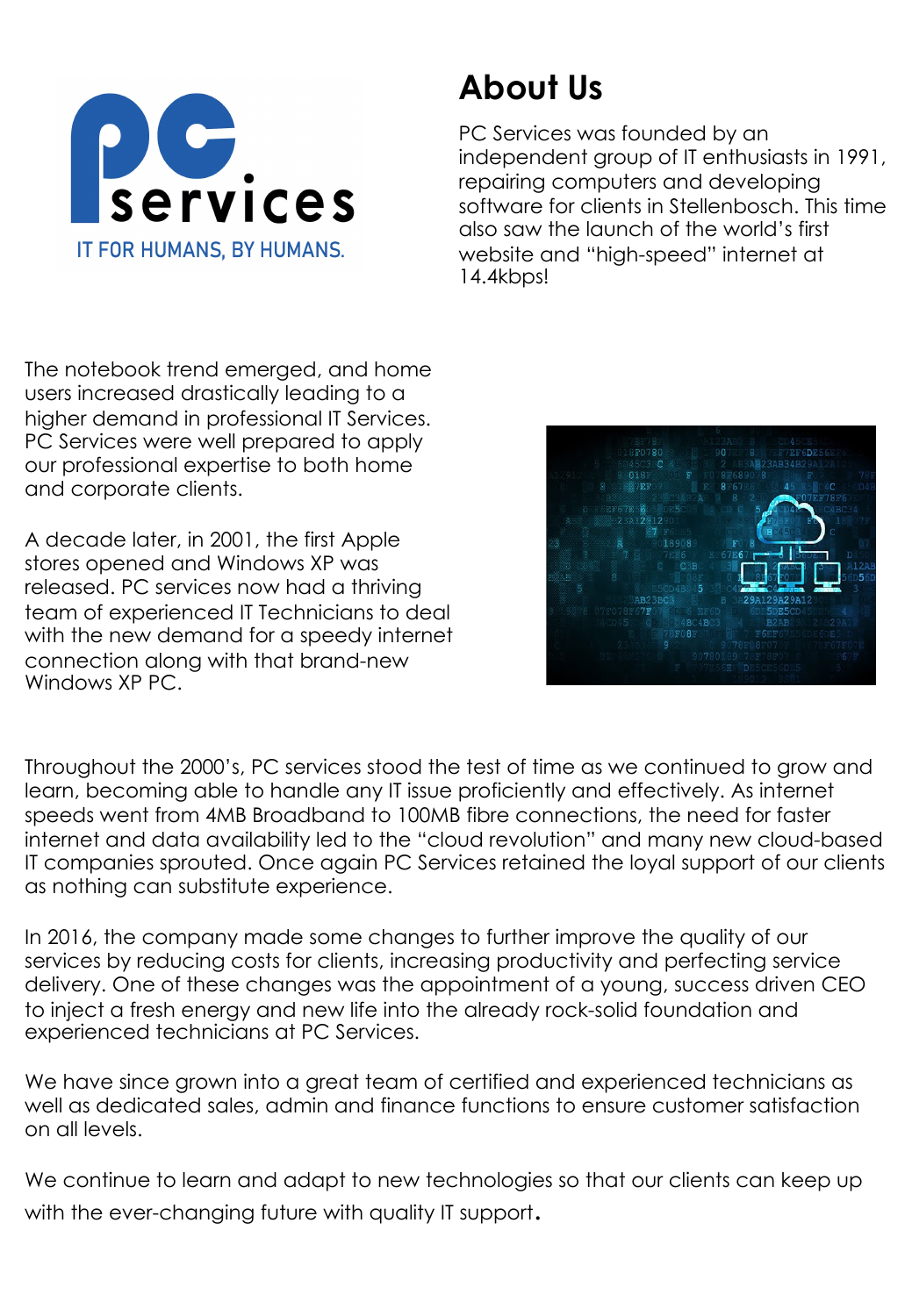

# **Index**

**Overview** 

Service Desk Support Options

Option 1: Ad-hoc Support

Option 2: Block of Hours

Option 3: Unlimited Remote User Support

Response Times

Tier Package Breakdown

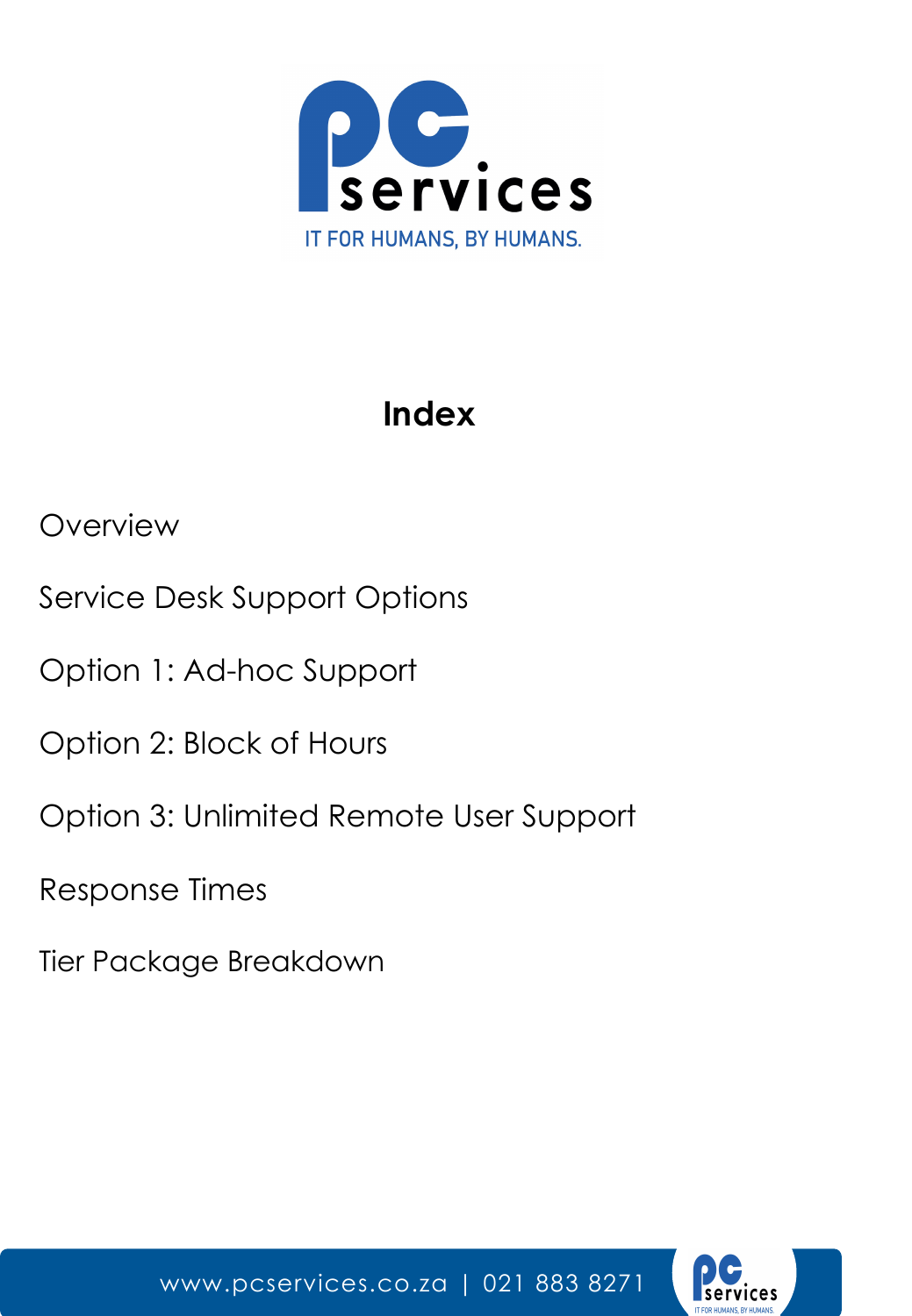### Services Overview

At Cape PC Services our main focus is Computer support but we also provide a wide range of services within the Technology industry which includes:

•Hardware sales, from Servers, Laptops, computers, any computer peripherals to a printer cartridge, anything related to technology we can source.

•Internet Services, from high speed Fibre Internet, ADSL, Wireless to Mobile Internet and domain/email hosting

•VOIP Telephone services. Affordable and High-Quality calls.

•CCTV installations and configurations

### Support Overview

## Cape PC Services Support Options

A dedicated team of IT specialists man the Cape PC Services Support Desk. We interact with clients to provide efficient incident management and problem resolution for all local network and computer issues, including:

- Technical support for desktops and laptops
- Technical support for physical and virtual servers
- Technical support for local network, printer, Wi-Fi, and internet issues
- Support for user applications where possible
- Management of all third-party vendors

In essence, Cape PC Services provides a single point of contact for all your IT requirements!

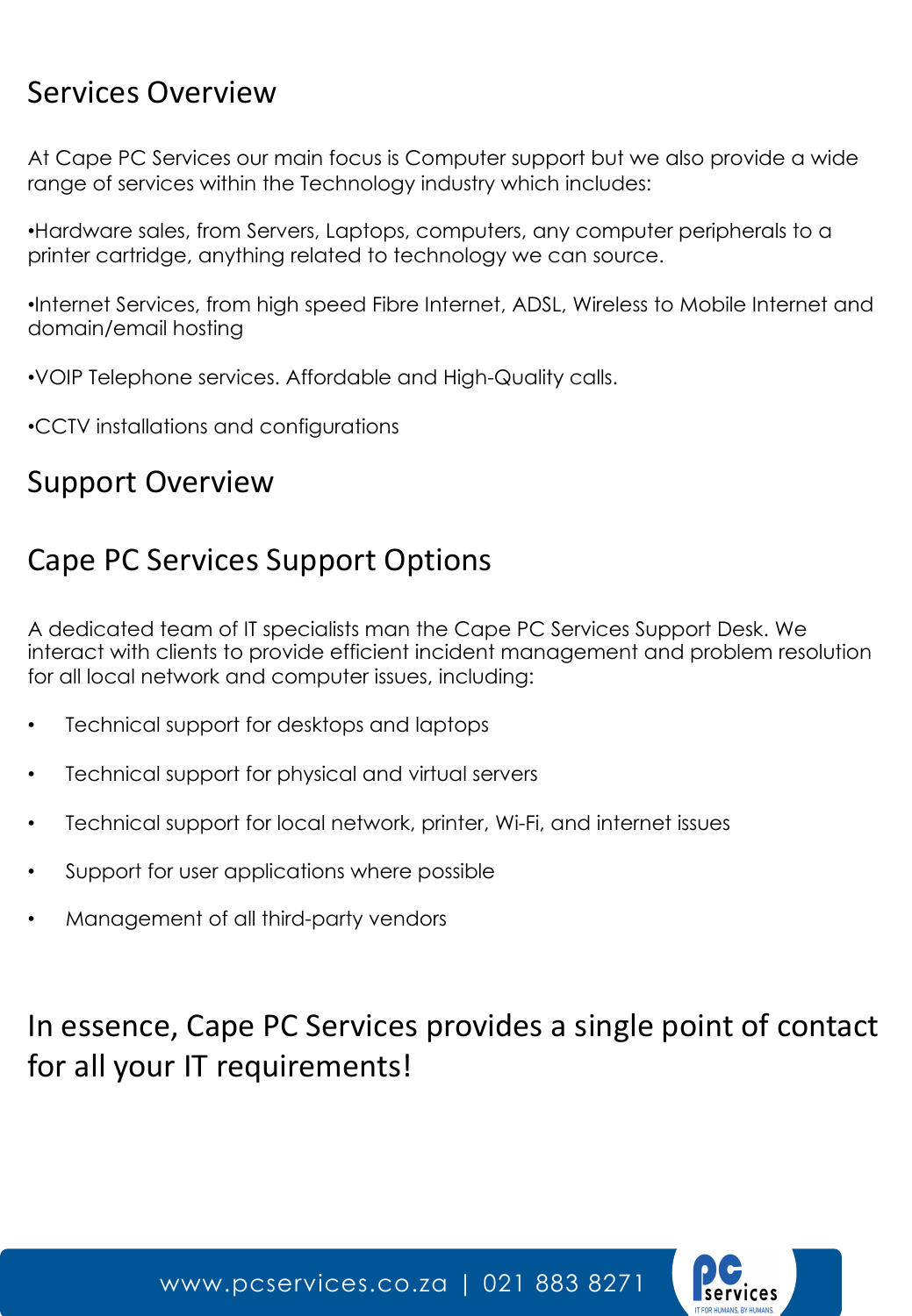# **Service Desk Support Options**

The Cape PC Services support desk, provides clients with remote support services and on-site support for issues that cannot be resolved remotely.

# Option 1: Ad-hoc Support :

Cape PC Services provides Ad-hoc support on a R710/hour basis and will bill in 15min increments upon completion of work done.

Please note that pre-agreed after hours work for Ad-Hoc customers is invoiced at R1065 per hour.

# Option 2: Block of Hours :

| <b>Hours in Block</b> | <b>Monthly Cost</b> | <b>Rate per Hour</b> |
|-----------------------|---------------------|----------------------|
| $\overline{2}$        | R 1,380             | R 690                |
| 5                     | R 3,300             | R 660                |
| 10                    | R 6,000<br>R 600    |                      |
| 20                    | R 11,000            | R 550                |

In the Block of Hours support model, time will be logged against the pre-purchased hours in 15min increments. Should the blocks of hours allocated/agreed upon be depleted, blocks will automatically be renewed as arranged with the customer.

Should the hours in the month be unused (including hours purchased intra-month), these hours will rollover for the next 30-day period.

Pre-agreed after hours or on-site work for Block contract customers is deducted from the existing Block at 1.5 times the time spent. (i.e. 1 hour of afterhours work = 1.5 hours removed from the Block).

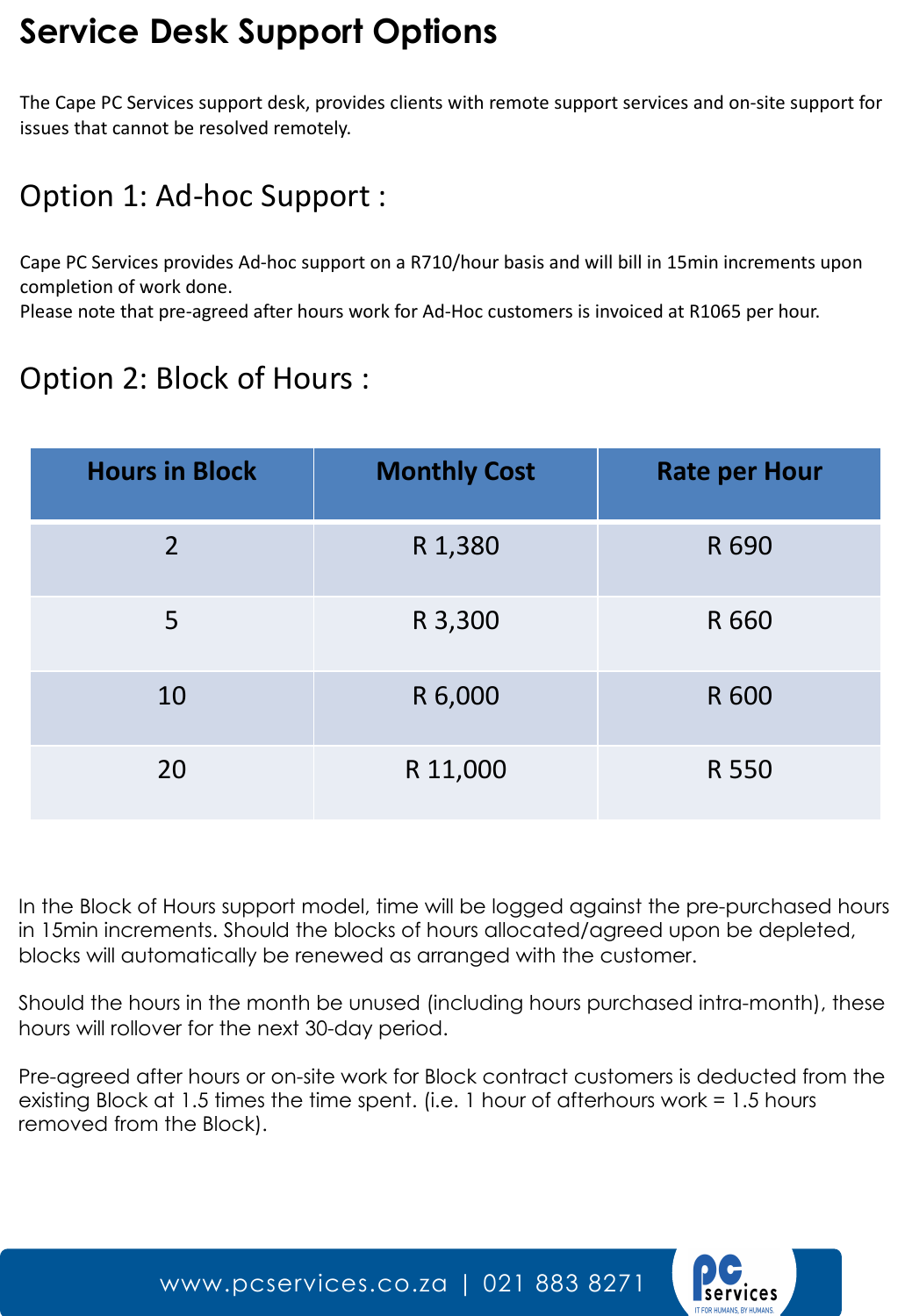# **Option 3: Unlimited Remote User Support:**

Cape PC Services also provides unlimited remote user support and is set at R272 per user. However, unlimited support customers are required to subscribe to one of our tier business packages. These Packages includes:

- Panda Endpoint Antivirus, upgradable to Adaptive Defence 360
- Ninja Network and Computer Monitoring.
- Personal OneDrive Backup or an approved backup solution.

Our Full Tier Package includes all remote/site support for the environment status quo, all machines on this package must undergo initials checks and necessary software installed which will be charged at a reduced hourly rate of R690 per hour and must not exceed 1 hour per workstation.

Any additional work, changes or requests above contract will be charged at a reduced hourly rate of R690 per hour.

Pre-agreed or emergency after hours work for our full tier package customers is invoiced additionally at R1,065 per hour.

A Block of Hours can be used in conjunction with any Tier Package to reduce the costs of change requests, on-site and after-hours work required.

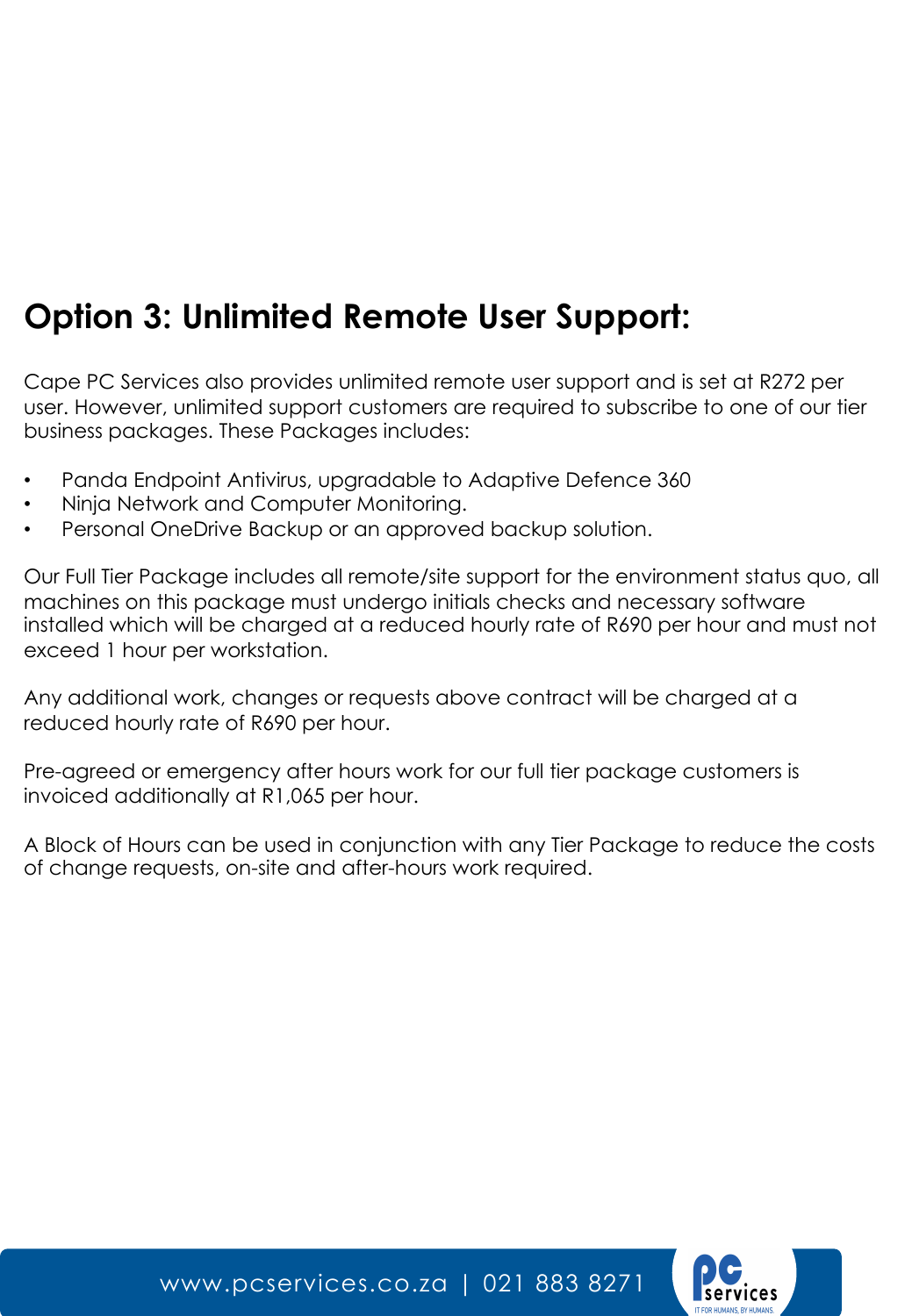### **Response Times**

Cape PC Services will respond to each issue logged on a severity level based on the impact of the issue. This is then managed to the timeframes set out below.

| <b>Priority</b>                             | <b>Criteria</b>                                                                                                 | <b>Example</b>                                                                                                                                                          |  |
|---------------------------------------------|-----------------------------------------------------------------------------------------------------------------|-------------------------------------------------------------------------------------------------------------------------------------------------------------------------|--|
| 1 - Business Critical                       | Mission critical, all employees<br>affected                                                                     | No Internet connection Server<br>not responding Email system<br>offline Sales system offline                                                                            |  |
| 2 - High Priority                           | Affects multiple employees,<br>no workaround available,<br>employee's ability to work<br>significantly affected | Departmental software not<br>responding Backup fail<br><b>Mission critical computers</b><br>and printers offline (ie.<br>Payroll/ Point-Of-Sale)                        |  |
| 3 - Medium Priority                         | Non-urgent, Important.<br>Affects productivity                                                                  | Computer/ Printer out of<br>order but another is available                                                                                                              |  |
| 4 – Low Priority/ Service<br><b>Request</b> | Non-urgent, Non-important<br>issue                                                                              | Non-critical workstation<br>hardware problem<br>Quarantined email release<br>Installation of hardware<br>Mail filter whitelist/ blacklist<br>New user requests/ changes |  |

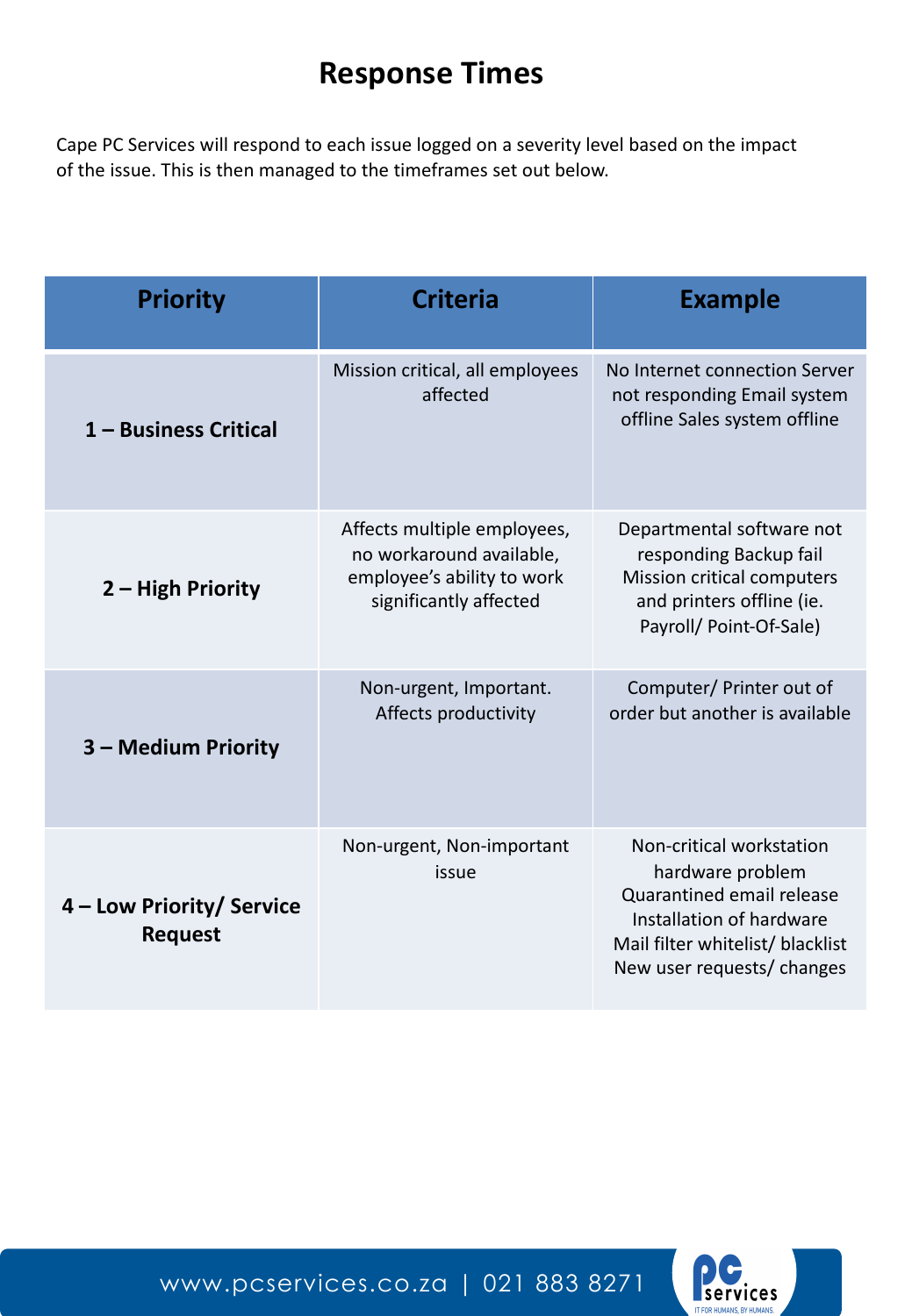# **Severity of Issue) Response times in Business Hours (by Contract type &**

| <b>Severity</b> | <b>Ad Hoc</b>      | <b>Block</b> | <b>Support Unlimited</b> |
|-----------------|--------------------|--------------|--------------------------|
| Critical        | <b>Best Effort</b> | 2 Hours      | <b>30 Minutes</b>        |
| High            | <b>Best Effort</b> | 4 Hours      | 1 Hour                   |
| Medium          | <b>Best Effort</b> | 8 Hours      | 4 Hours                  |
| Low             | <b>Best Effort</b> | 24 Hours     | 12 Hours                 |

## **Hours of Operation**

The Support desk is manned on South African business days between the hours of 08h00 and 17h00.

## **After Hours Support**

Our support desk is manned 24/7 for all clients, however all afterhours support will be invoiced at an additional R1,020 per hour minimum.

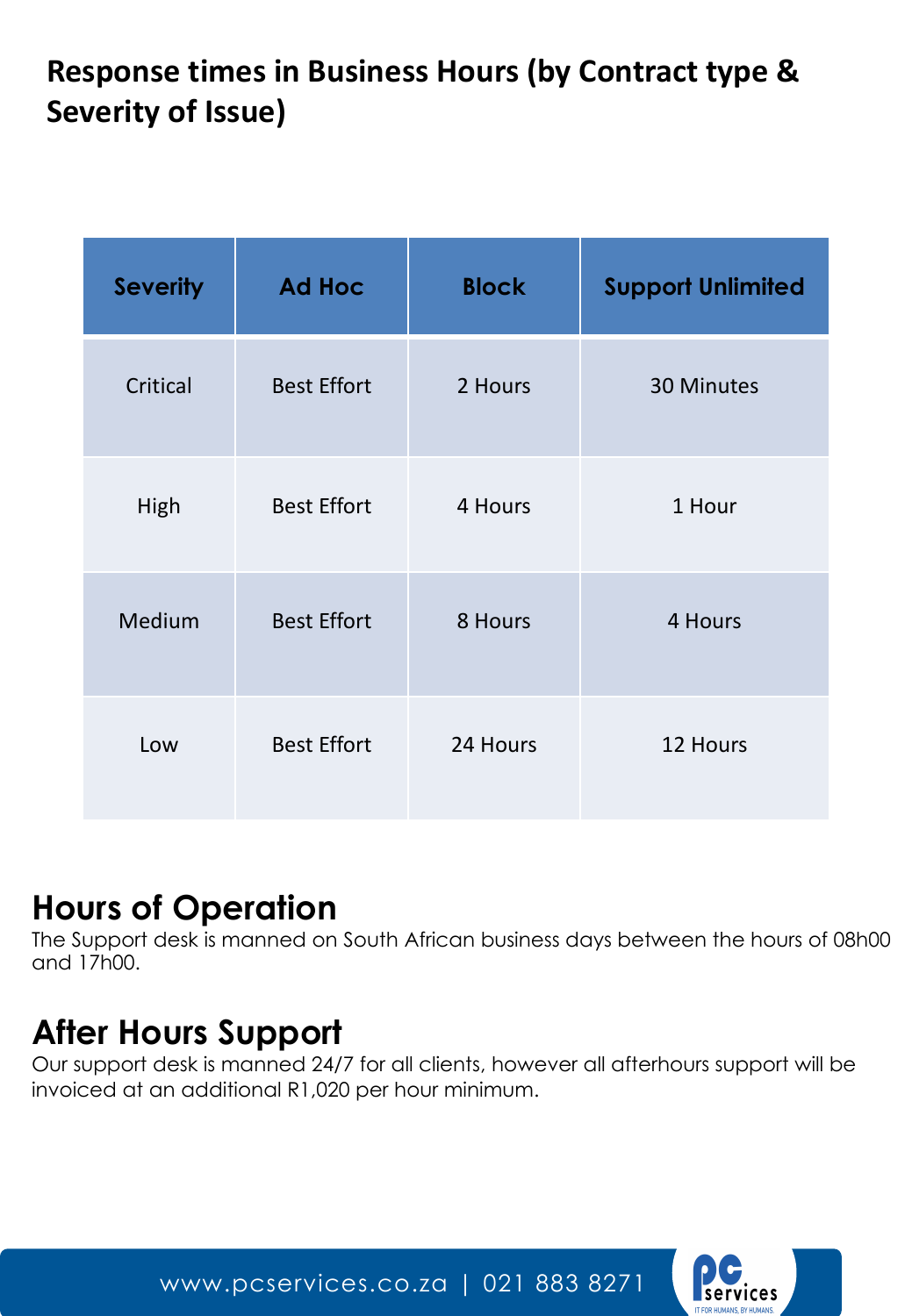| <b>Business Tier 1 -</b><br><b>Basic Business</b>                                                                                                                                                                                                                                                                                                                                                                                                                                         | Tier $2-$<br><b>Home/Small</b><br><b>Business</b>                                                                                                                                                                                                                                                                                                                                                                                                                                                                                                                                                                                                        | <b>Business Tier 3 -</b><br><b>Intermediate</b><br><b>Business</b>                                                                                                                                                                                                                                                                                                                                                                                                                                                                                                                                                                   | <b>Business Tier 4 -</b><br><b>Business</b><br><b>Premium - Full</b><br><b>Maintenance</b>                                                                                                                                                                                                                                                                                                                                                                                                                                                                                                                                                                                                                                                                                               |  |
|-------------------------------------------------------------------------------------------------------------------------------------------------------------------------------------------------------------------------------------------------------------------------------------------------------------------------------------------------------------------------------------------------------------------------------------------------------------------------------------------|----------------------------------------------------------------------------------------------------------------------------------------------------------------------------------------------------------------------------------------------------------------------------------------------------------------------------------------------------------------------------------------------------------------------------------------------------------------------------------------------------------------------------------------------------------------------------------------------------------------------------------------------------------|--------------------------------------------------------------------------------------------------------------------------------------------------------------------------------------------------------------------------------------------------------------------------------------------------------------------------------------------------------------------------------------------------------------------------------------------------------------------------------------------------------------------------------------------------------------------------------------------------------------------------------------|------------------------------------------------------------------------------------------------------------------------------------------------------------------------------------------------------------------------------------------------------------------------------------------------------------------------------------------------------------------------------------------------------------------------------------------------------------------------------------------------------------------------------------------------------------------------------------------------------------------------------------------------------------------------------------------------------------------------------------------------------------------------------------------|--|
| $R292$ /Per User,<br><b>Per Month</b>                                                                                                                                                                                                                                                                                                                                                                                                                                                     | $R354$ /Per User,<br><b>Per Month</b>                                                                                                                                                                                                                                                                                                                                                                                                                                                                                                                                                                                                                    | $R418$ /Per User,<br><b>Per Month</b>                                                                                                                                                                                                                                                                                                                                                                                                                                                                                                                                                                                                | $R658$ /Per User,<br><b>Per Month</b>                                                                                                                                                                                                                                                                                                                                                                                                                                                                                                                                                                                                                                                                                                                                                    |  |
| <b>Microsoft 365 Business</b><br><b>Basic</b><br>50GB Exchange Mailbox<br>Web apps only<br><b>Panda Cloud Protection</b><br>Proactive and real-time<br>protection<br>Maximum malware<br>detection<br>Web Filtering<br>Automatic Transparent<br>updates<br><b>Computer Monitoring</b><br><b>Firewall Status</b><br>Hardware status<br>Software updates<br>Antivirus monitoring<br><b>Cloud Storage and</b><br><b>Backups</b><br><b>Monitored Local Backups</b><br>Monitored Cloud Backups* | <b>Microsoft 365 Apps for</b><br><b>Business on up to 5</b><br>devices<br>Word<br>$\bullet$<br>Excel<br>$\bullet$<br>Outlook<br>$\bullet$<br>PowerPoint<br>$\bullet$<br><b>Panda Cloud Protection</b><br>Proactive and real-time<br>$\bullet$<br>protection<br>Maximum malware<br>$\bullet$<br>detection<br>Web Filtering<br>$\bullet$<br>Automatic Transparent<br>$\bullet$<br>updates<br><b>Computer Monitoring</b><br><b>Firewall Status</b><br>$\bullet$<br>Hardware status<br>$\bullet$<br>Software updates<br>$\bullet$<br>Antivirus monitoring<br>$\bullet$<br><b>Cloud Storage and</b><br><b>Backups</b><br><b>ITB Cloud Backup</b><br>$\bullet$ | <b>Microsoft 365 Business</b><br>Standard on up to 5<br>devices<br>Word<br>Excel<br>$\bullet$<br>Outlook<br>PowerPoint<br>$\bullet$<br>50GB Exchange<br>Mailbox<br><b>Panda Cloud</b><br><b>Protection</b><br>Proactive and real-<br>$\bullet$<br>time protection<br>Maximum malware<br>$\bullet$<br>detection<br>Web Filtering<br>$\bullet$<br>Automatic<br>$\bullet$<br>Transparent updates<br><b>Computer Monitoring</b><br><b>Firewall Status</b><br>Hardware status<br>Software updates<br>$\bullet$<br>Antivirus monitoring<br>$\bullet$<br><b>Cloud Storage and</b><br><b>Backups</b><br><b>1TB Cloud Backup</b><br>$\bullet$ | <b>Microsoft 365 Business</b><br>Standard on up to 5<br>devices<br>Word<br>$\bullet$<br>Excel<br>$\bullet$<br>Outlook<br>$\bullet$<br>PowerPoint<br>$\bullet$<br>50GB Exchange<br>$\bullet$<br><b>Mailbox</b><br><b>Panda Cloud</b><br><b>Protection</b><br>Proactive and real-<br>$\bullet$<br>time protection<br>Maximum malware<br>$\bullet$<br>detection<br>Web Filtering<br>$\bullet$<br>Automatic<br>$\bullet$<br>Transparent updates<br><b>Computer Monitoring</b><br><b>Firewall Status</b><br>Hardware status<br>$\bullet$<br>$\bullet$<br>Software updates<br>Antivirus monitoring<br>$\bullet$<br><b>Cloud Storage and</b><br><b>Backups</b><br><b>ITB Cloud Backup</b><br>$\bullet$<br>Computer<br>Maintenance*<br>Computer updates<br>$\bullet$<br><b>Antivirus Updates</b> |  |
|                                                                                                                                                                                                                                                                                                                                                                                                                                                                                           |                                                                                                                                                                                                                                                                                                                                                                                                                                                                                                                                                                                                                                                          |                                                                                                                                                                                                                                                                                                                                                                                                                                                                                                                                                                                                                                      | <b>Proactive Support</b><br>$\bullet$<br><b>Remote Support</b>                                                                                                                                                                                                                                                                                                                                                                                                                                                                                                                                                                                                                                                                                                                           |  |
| <b>Comprehensive Protection</b>                                                                                                                                                                                                                                                                                                                                                                                                                                                           |                                                                                                                                                                                                                                                                                                                                                                                                                                                                                                                                                                                                                                                          |                                                                                                                                                                                                                                                                                                                                                                                                                                                                                                                                                                                                                                      |                                                                                                                                                                                                                                                                                                                                                                                                                                                                                                                                                                                                                                                                                                                                                                                          |  |

**Panda Cloud Protection** 

• With additional Adaptive Defence 360 for Ransom ware protection

## **<sup>A</sup>**dd **R85/Per User, Per Month**

**\*Server Maintenance not included, reduced rate offered with package.**

**\*\*All Prices Exclude VAT\*\* \*\*\*Bulk Saving available\*\*\***

**\*\*\*\* Package options available for users with more than one workstation or a workstation with no Office requirement**